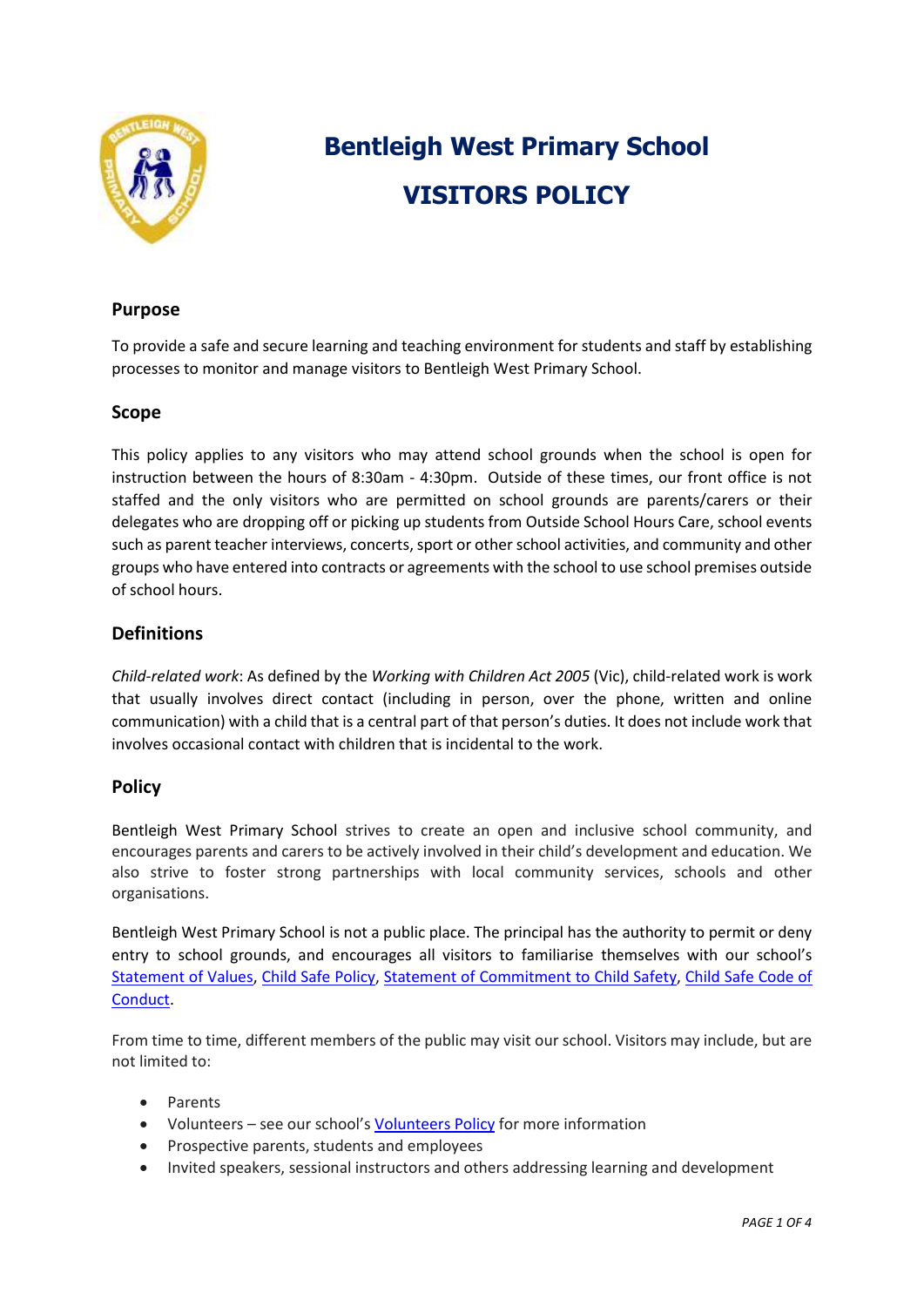- Public officials (eg Members of Parliament, local councillors)
- Official school photographers
- Tradespeople
- Children's services agencies
- Department of Health and Human Services workers
- Victoria Police
- Persons authorised to enter school premises (eg Worksafe inspectors, health officers etc)
- Other Department of Education and Training staff (including allied health staff) or contractors
- NDIS therapists or other allied health or health practitioners

## **Sign in procedure**

All visitors to Bentleigh West Primary School are required to report to the school office on arrival.

Visitors must

- Record their name, signature, date and time of visit and purpose of visit in VPASS at the office
- Provide proof of identification to office staff upon request
- Produce their valid Working with Children Check where required by this policy (see below)
- Wear a visitor's sticker at all times
- Follow instruction from school staff and abide by all relevant policies relating to appropriate conduct on school grounds including [insert relevant policies eg: Child Safety Code of Conduct, Sexual Harassment Policy, Workplace Bullying Policy, Respect for School Staff, Statement of Values etc]
- Return to the office upon departure to sign out

Bentleigh West Primary School will ensure that our school's Child Safety Code of Conduct/Child Safety Statement of Commitment are available and visible to visitors when they sign in.

## **Requirements for visitors to produce a valid Working with Children Check card**

All visitors who are engaged in **child-related work** (see definition above) must have a valid WWC Check.

In some circumstances, visitors to Bentleigh west primary School, who are **not** engaged in child-related work will also be required to produce a valid WWC Check depending on the particular circumstances of their visit. For example, Bentleigh west primary School will require a valid WWC Check for:

- **visitors who will be working regularly with children** during the time they are visiting, even though direct contact with children is not a central part of their normal duties
- **visitors (e.g. contractors)**, who will regularly be performing work at the school and in circumstances where they will be performing their work in an area where they will be unsupervised and around children.

Further background checks, including references, may also be requested at the discretion of the principal.

Visitors who will be working in areas away from students (e.g. a visiting auditor who will be located in the front office with administration staff) or who will be supervised and accompanied by a staff member during their visit (e.g. a Member of Parliament, a journalist, a prospective parent on a school tour) will not be required to have a WWC Check.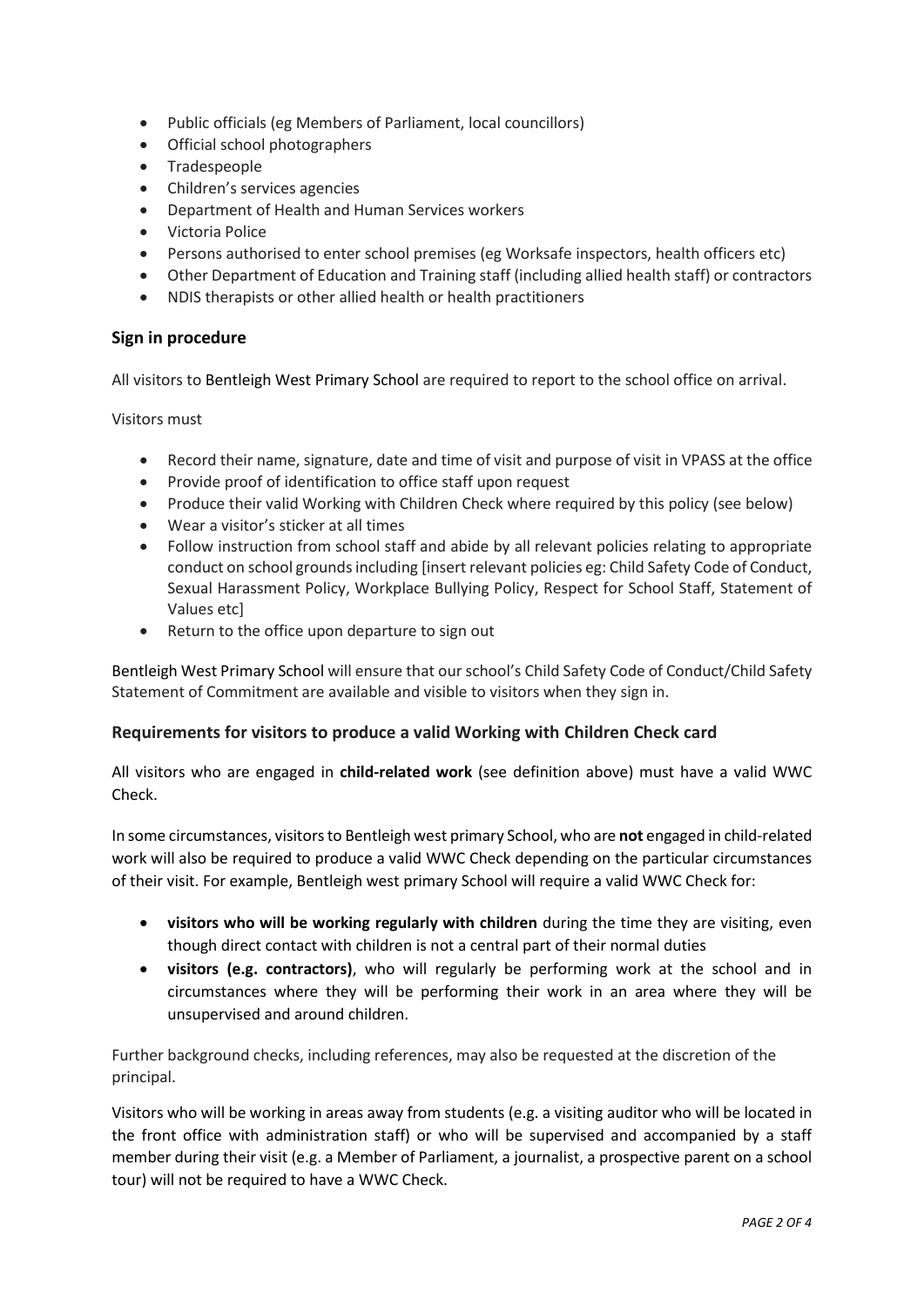Sworn Victoria Police officers or sworn Australian Federal Police officers are exempt from requiring a WWC Check, but may be asked to verify that they are sworn officers by providing proof of identification.

#### **Invited speakers and presenters**

On occasion, Bentleigh West Primary School may invite external speakers or providers to deliver incursions, presentations, workshops and special programs for our students. Consistent with Department of Education and Training requirements, Bentleigh West Primary School will:

- ensure that the content of presentations and programs by external providers contributes to the educational development of our students and is consistent with curriculum objectives
- ensure that any proposed visit, programs or content delivered by visitors complies with the requirement that education in Victorian government schools is secular and is consistent with the values of public education, Department policies and the *Education and Training Reform Act 2006* (Vic). In particular, programs delivered by visitors are to be delivered in a manner that supports and promotes the principles and practice of Australian democracy including a commitment to:
	- o elected government
	- o the rule of law
	- o equal rights for all before the law
	- o freedom of religion
	- o speech and association
	- o the values of openness and tolerance
	- o respect the range of views held by students and their families.

#### **Parent visitors**

We understand that there may occasionally be a reason why a parent or carer may want to speak to or see their child at school, during school hours.

If there is a particular pressing or unavoidable issue that cannot wait until the end of the school day, we ask that parents or carers call the school office to make the request to speak to or see their child during school hours.

We also ask that parents avoid arranging to visit their children at school wherever possible, as this can cause inappropriate disruptions to the school day.

All parents or carers who visit our school during school hours, other than for the purposes of school pickups and drop offs or for specific school events (eg parent teacher interviews, concerts, assemblies etc), are required to sign in as a visitor at the school office.

#### **Other visitors**

All business operators, tradespeople and other visitors attending the school to conduct work must report to the school office upon arrival for instruction and follow the sign in procedure outlined above.

#### **Related Policies and Resources**

- [Child Safety Policy](https://www.bentleighwestps.vic.edu.au/child-safe)
- [Volunteers Policy](https://www.bentleighwestps.vic.edu.au/our-policies)